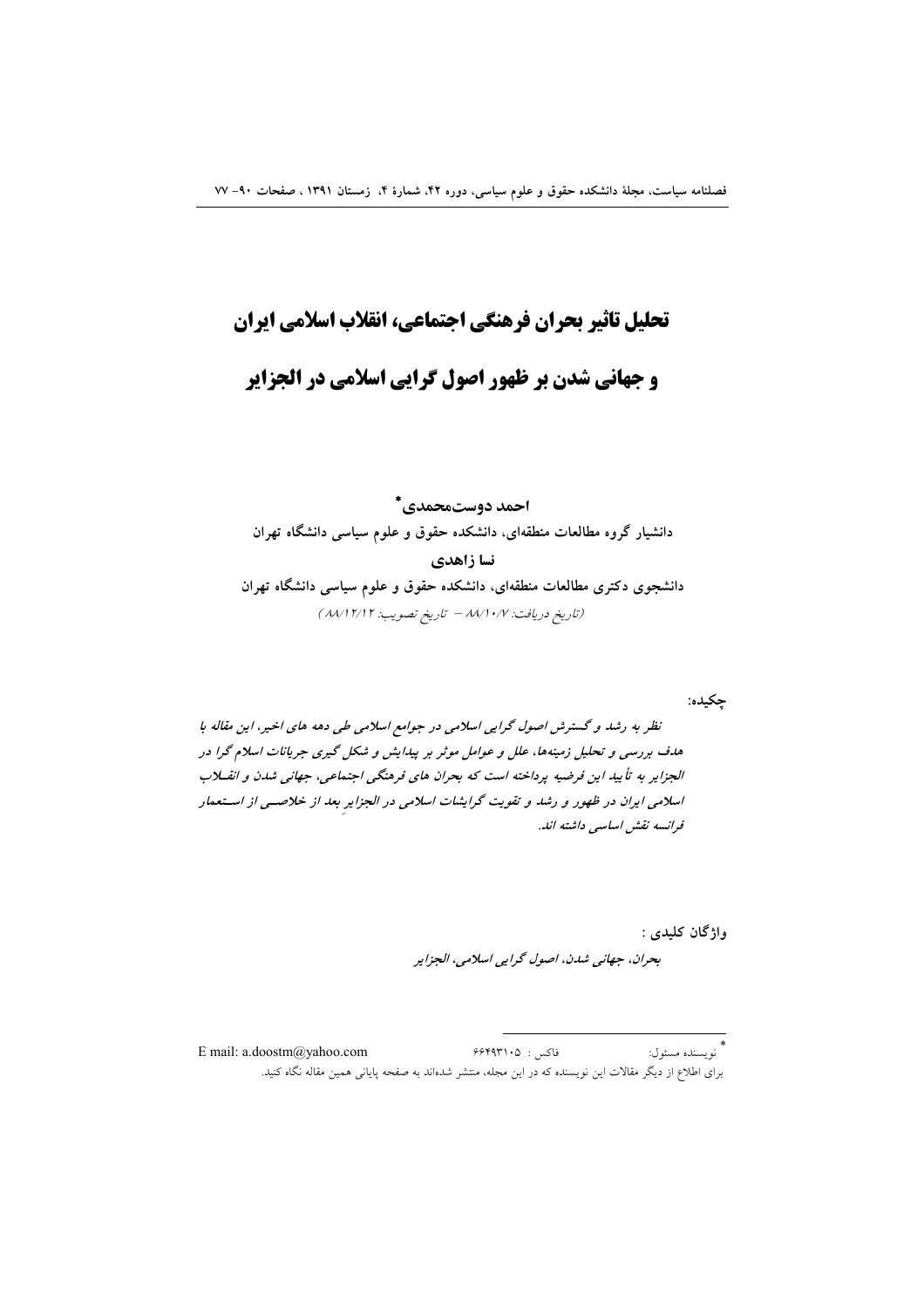مقدمه

یس از دههی ۱۹۷۰ جهان معاصر شاهد رشد و توسعهی بـی سـابقهای در تمـام ابعـاد تکنولوژی، فن اَوریهای ارتباطی و دانش های تخصصی بوده است. عصری که در اَن جهـانی شدن به عنوان جریانی فراگیر، تمام بخش های زندگی اعم از اقتصاد، فرهنگ و سیاسـت و … را تحت تـأثير قـرار داده اسـت. در واقـع بـا آغـاز دهــه ٧٠ پروســهي جهـاني شــدن شـتابي خارقالعاده بخود گرفته است و طبیعتاً جریانی با چنین گستره عظیمی آثار متعددی بــر جوامــع گوناگون و بالاخص ضعیف خواهد داشت و نارسایی هـا و قربانیـانی در ایــن جوامــع دارد کــه موجب بروز واكنش ها و عكس العمل هاي متعددي خواهد شد.

در چنین فضایی جریانات اسلام گرا به مثابه اعتراضی به نظم موجود و بحران هـای رو بـه تزاید جوامع خود، ظهور یافته اند که همچـون منبعـی هویـت سـاز بـا برنامـه ای مـشخص و سیاسی اند که در صدد بازگشت به اصول و ارزش ها و سنن پیشین خود هستند.

جنبش اصول گرایی اسلامی در جوامع اسلامی پس از شکست جنبش های ناسیونالیستی و جریانات غربگرا که واکنشی بودند به استثمار غرب و ضعف مسلمانان ، شکل گرفت. جوامـع سنتی و ناکامی و ضعف دولتهای ملی گرا در توسعه اقتصادی در دهه های ۸۰ و ۷۰ و بـروز بحـرانهـاي متعـدد اجتمـاعي نظيـر بحـران هويـت، مـشروعيت نخبگـان، ضـعف نظـامي و شکستهای یی در یی از اسـرائیل و شـکافهـای طبقـاتی از دیگـر عوامـل ظهـور جریانــات اصولگرا بوده که براندازی وضع موجود و بنیانگذاری نظامی با مشخـصات اسـلامی را هــدف قرار دادند. چیزی که ما از آن تحت عنوان اصول گرایی یاد میکنیم از قرن ۲۰ به بعد در حـال ریشه دواندن دربسیاری از ادیان است.

اصول گرایی اسلامی طغیانی است علیه جوامع سکولار کـه درصـدد جـدایی مـذهب و سیاستاند. هر جا که دولتمردان سکولار غربی برآن حاکم هستند با مخالفت طرفداران مـذهبی كه مقابلشان قرار دارند مواجه مي شوند.

در شرایط جهانی کنونی، بحران هـای اجتمـاعی متعـدد جوامـع اسـلامی و تـشدید امـواج جهانی شدن از دهه ۷۰ به بعد زمینه را برای قوت گرفتن جریانات اصول گرا فراهم آورده چرا که بدنبال رشد جهانی شدن فرهنگ، بحرانهای داخلی این جوامع هم قـوت یافتـه اسـت. در حقیقت جوامع اسلامی از سویی با بحران های اجتماعی داخلـی روبـرو بـوده انـد و از سـوی دیگر جهانی شدن بـا آثـار و پیامـدهای فـراوان در عـصر حاضـر بـه عنـوان عامـل خـارجی، واکنش های اعتراضی و محلی مختلفی را برانگیخته است. در ایـن مقالـه درصـدد آنـیم کـه بـه تحلیل تاثیر بحران های اجتماعی و جهانی شدن بـر ظهـور اصـولگرایـی اسـلامی در الجزایـر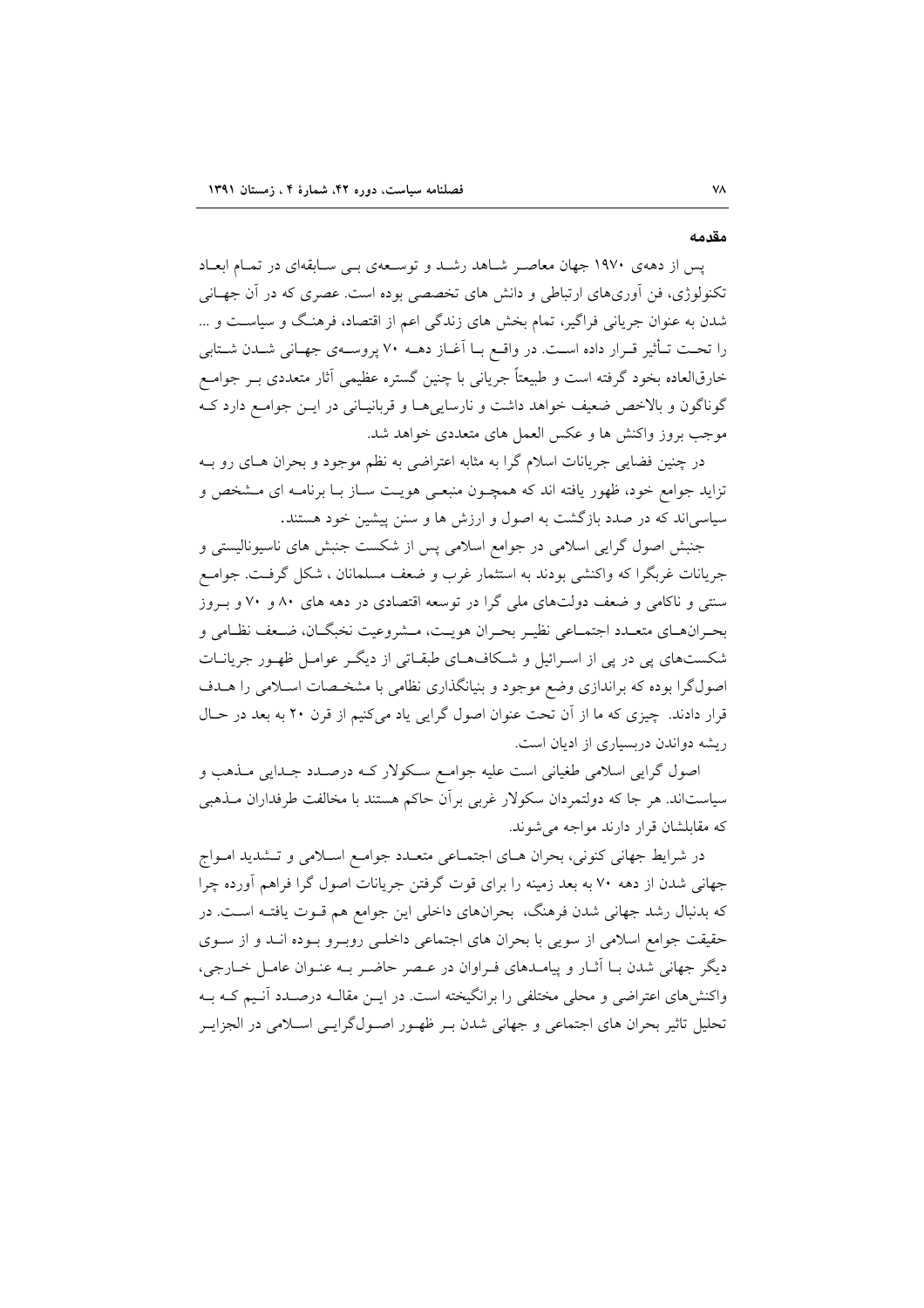بیردازیم. سوال اصلی این است کـه بحـران اجتمـاعی و جهـانی شـدن چـه تـاثیری در ظهـور اصول گرایی اسلامی در الجزایر داشته است؟

فرضیه ما این است که مجموعه بحران های اجتماعی در درون جوامع مـسلمان و بــه طــور خاص الجزایر مسبب اصلی ظهور جریانات اسلامگرا، و جهانی شدن تـشدیدکننـدهی آن بــوده است. متغیـر اصـلی مـا بحـرانهـای اجتمـاعی داخلـی جوامـع مـسلمان و متغیـر وابـسته اَن اصولگرایی اسلامی است کـه در ایـن بـین جهـانی شـدن عامـل تـشدیدکننده آن مـی باشـد. مشکلاتی نظیر افزایش جمعیت، بیکاری و فقر، توسعه نیافتگی و رکود صنعتی، شکاف طبقاتی وضعف های نظامی، شکست ایدئولوژیهایی که مدعی ارائهی شرایط بهتری برای رفاه مـردم بودند و ناکامی نخبگان و... عامل پیدایش بحران های متعدد داخلی از یکسو و نفـوذ اسـتعمار خارجي از سوي ديگر بوده اند.

مضافاً اینکه شکل گیری این جریانات با تشدید جهانی شدن مسبب فعالیـت هــای بیــشتر جنبش های اصول گراست چراکه جهانی شدن دربعد فرهنگ موجب بـازنگری در هویـت و قومیت و مذهب و ملیت شده است. جهانی شـدن حـوزه هـای مختلـف فرهنـگ، سیاسـت و اقتصاد را از خود متاثر کرده است و مخـصوصاً در بعـد فرهنـگ، جهـانی شـدن زمینـه رشـد پویش های اسلام گرایانه را فراهم آورده است (Misztal And Shupe,1992;8 ).

در بعد مذهب، جهانی شدن از یک طرف زمینه ساز همبستگی و اتحاد حامیان یک مذهب در سراسر دنیا شده و از طرف دیگر جنبشهای رادیکالی را شکل داده که خواهان بازگشت بـه دین و مبانی آن در همهی ابعاد و جهات هستند. در عین حال نباید فرامـوش کـرد کـه جهـانی شدن اساسا بر مدرنیته استوار است، به این معنا که بر جدایی دین از سیاست تاکیـد مـیکنـد و این طبیعتاً در نقطه ی مقابل جریانات اسلام گرا که خواهان استقرار حکومتی مذهبی انــد قــرار می گیرد. این امر زمینهساز تشدید بحران های داخلی اجتماعی و سلب مشروعیت و منبع اقتدار حکومتهاست .

نتیجهای که می توان گرفت این است که در فرأیند نوسازی، پدیدهی سکولاریزم و عقلانی شدن جامعه اجتناب ناپذیر است. نوسازی با تمام پیامـدها و مظـاهرش نظیـر توسـعه شـهرها، گسترش بازارها و… تاثیر چندان مطلوبی در مقایسه با غرب بـر جوامـع اسـلامی جهـان سـوم نداشته است بلکه در جوامع مسلمان بجای تضعیف نقش دیـن، وابـستگی و تمایـل بـه آن را تقويت و تشديد خواهد كرد.

در اینجا به طور خلاصه به بررسی چارچوب نظری بحث، تعاریف و مفاهیم می پردازیم و بحران اجتماعي و نظريه بحران، جهـاني شـدن و اصـولگرايـي اسـلامي را مـورد بحـث قـرار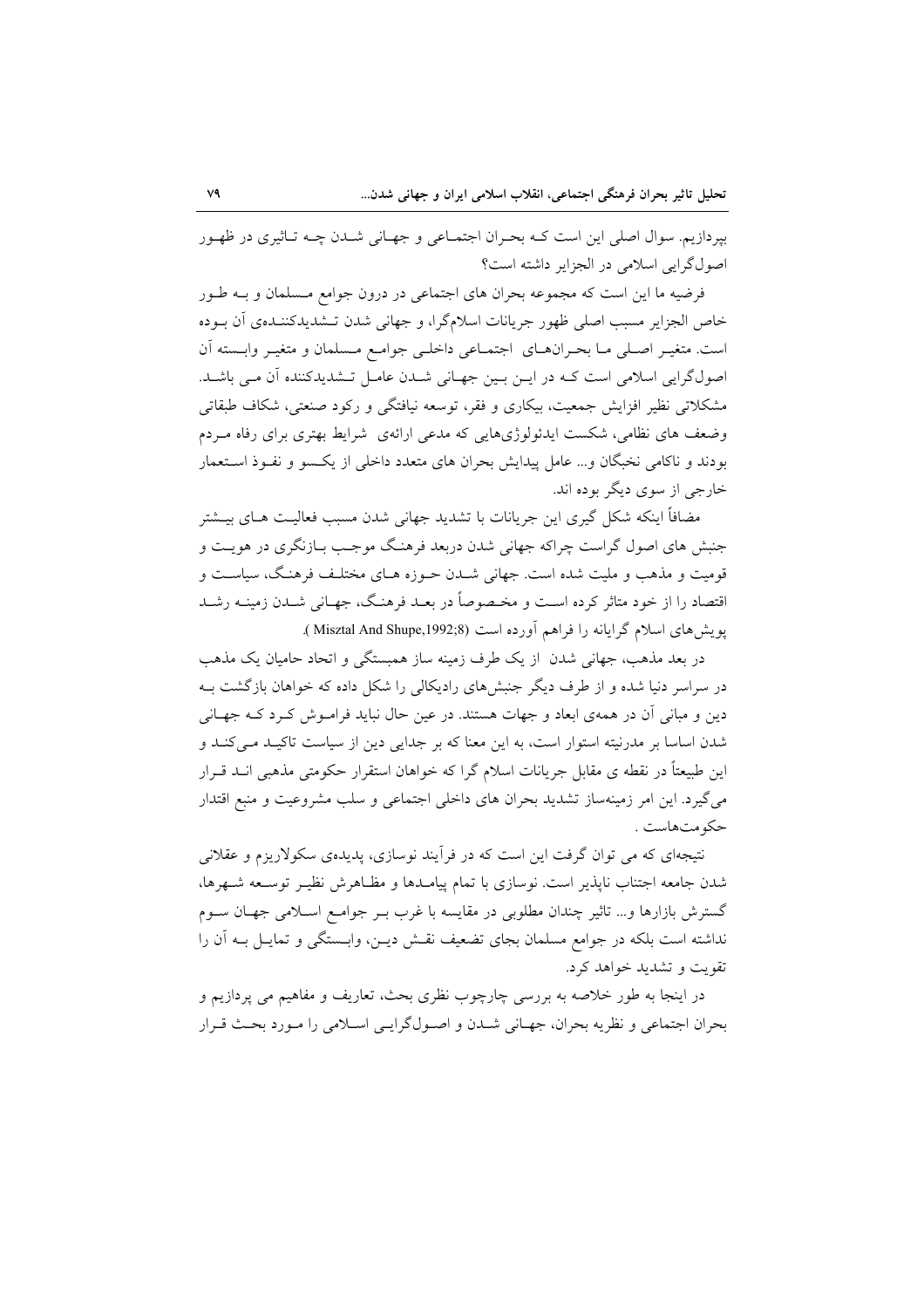میدهیم. سپس به بررسی علـل و عوامـل ظهـور اصـول گرایـی اسـلامی در الجزایـر خـواهیم بر داخت.

بحران اجتماعي و نظريه بحران

امروز در عصر جهانی شدن بسیاری از پیش نیازهبایی را کبه قبیلاً بیرای توسیعه و رشید همهجانبه کشورها در نظر می گرفتند تغییر کرده است. کلمن معتقد است در جریـان نوسـازی بحرانهای متعددی ایجاد خواهد شد: ١- بحران هویت ملی: که در اثـر تغییـر منـابع وفـاداری بوجود میآید. ۲- بحران مـشروعیت سیاسـی بـرای دول جدیـد کـه بـه نظـر مـیرسـد حـل بحرانهای مشروعیت و هویت بر دیگر بحرانها ارجح است ( سفاراده ۱۳۶۸،ص۱۷۶).

٣- بحران نفوذ: زير سوال رفتن و به چالش كشيده شدن حاكميت دولتها و كاهش تـوان أنها در اجرای سیاستها ۴- بحران مشارکت؛ عدم وجود نهادهـایی بـرای مـشارکت مـردم در جامعه و افزایش تقاضاهای مردمی ۵– بحران همبستگی و فقدان اتحاد میان گروههـا و احـزاب مختلف ۶– بحران توزیع که در طی آن دولت قادر نخواهد بود رشد اقتـصادی قابـل قبـولی را بوجود آورد و کالاها و خدمات موجود را عادلانه میان همگان تقسیم نماید.

به نظر می رسد بسیاری از نظریههایی که در پی یافتن راه حل برای رفع بحـران هــا مطـرح شده اند حتی از ارایهی تعریفی دقیق از نوسازی و بحـران عاجزنــد ( قـوام، ۱۳۷۴،ص١٩٠). امـروزه توسعه جهان سوم به حل مسئله پیچیدگی و آشوب مرتبط است و در حقیقت توسـعه زمـانی تحقق می پذیرد که نظامی با پیچیدگی های خاص خود شکل بگیرد و با اجـرای برنامــه هــا و راهبردهایی، از آشوب و بحرانهای ایجاد شده در جریان نوسازی بکاهد. مادامی که رقابتها بر مباحث توسعه حاكم شود نمي توان اميدوار به تحقق توسعه و اصول آن بـود (معينـي علمـداري. ١٣٨٥، ص ٩٨، ٤٩).

از نگاه جامعهشناسی أنچه که اسباب پیدایش بحران را فراهم می کند مجموعــه تحــولات و تغییرات متعدد اجتماعی در سطح جامعه است که در جوامع در حال گذار و حتی توسعه یافتـه رخ میٖدهد. تحول اجتماعی به مفهوم مجموعه ای تغییـرات اسـت کـه در یـک دوره طـولانی بوقوع مي پيوندد و در صورت ناكامي و عـدم موفقيـت موجـب پيـدايش بحـرانهـاي لاينحـل می گر دد.

از جمله عوامل بسیار مهمی که تغییرات عمیق ساختاری را بوجـود آورده صـنعتی شــدن و پیدایش پدیده جدیدی تحت عنوان جهانی شدن است که از دهه ۷۰ به این سو شدت گرفتـه . در حقیقت انقلاب تکنولوژی ریشه بسیاری از تغییرات عمیق اجتماعی است که در کنــار رشــد شهرنشینی، افزایش تولید، سرعت در ارتباطات و حمل و نقـل و مهـم تـر از همـه حـوزه ی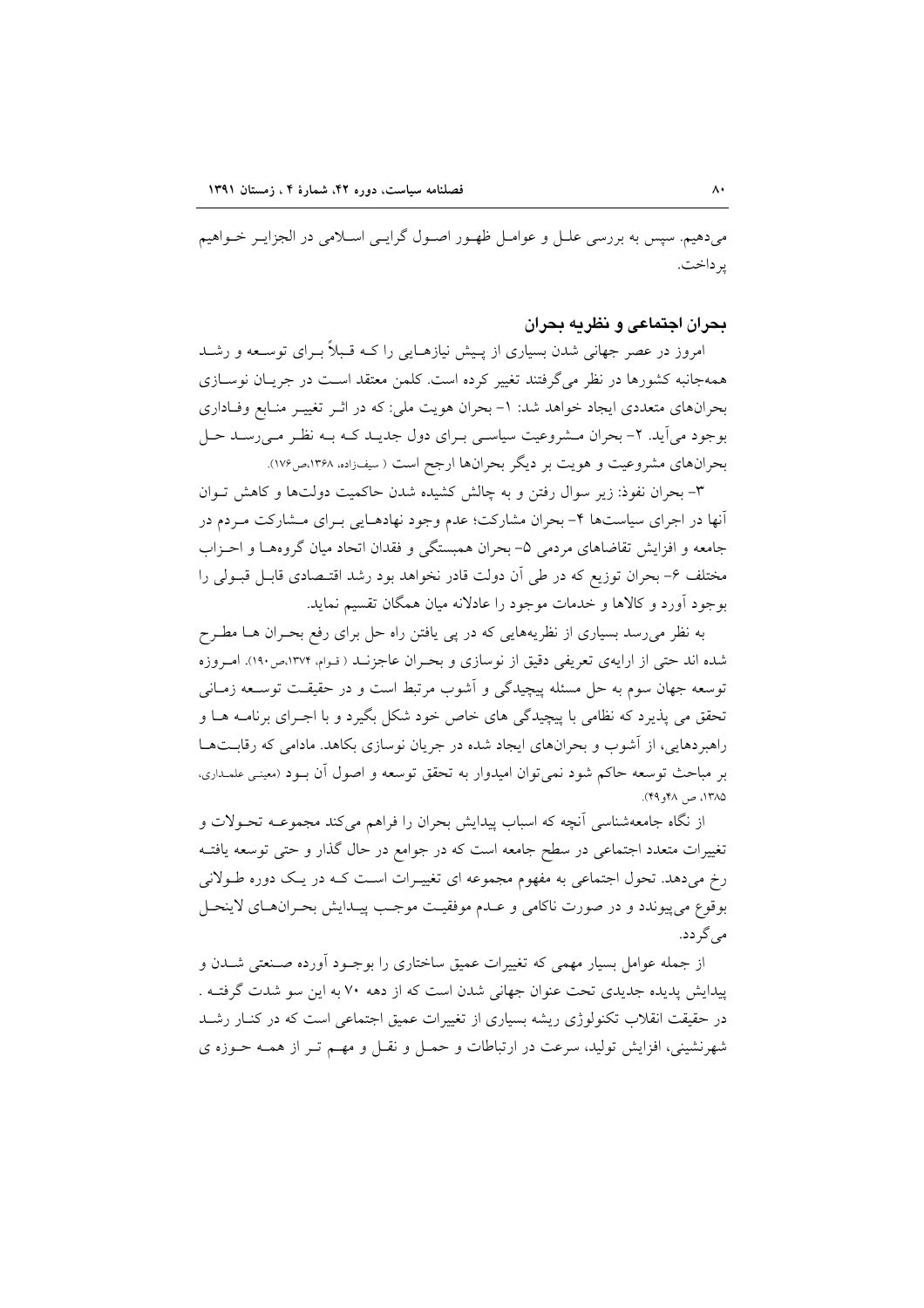اجتماعی و زندگی خانوادگی و مذهبی افراد را تحت تـاثیر خـود قـرار داده اسـت و بـه طـور ناخواسته در جريان اين تغييرات، بحران هايي را خلق كرده است .

برای مثال در جوامع توسعه نیافته ،با دگرگونی جامعه روستایی و بـر هـم خـوردن مـشکل جمعیت و مهاجرت عده زیادی از روستاییان به شهرها، کشاورزی با مشکل مواجه شـد و در این بخش بحرانهایی پدیدار گردید. در شهرها هم نابرابریهـا و تـضادهای طبقـاتی ناشـی از مدرنیسم و گسترش شهرنشینی موجب توزیع نابرابر درآمدها و امکانات و پیدایش نارضایتی و بحران شد. از سوی دیگر با توسعه و پیشرفت تکنولوژی، زندگی سـنتی خـانوادههـا دگرگـون گردیده و مدرنیسم با تمام مظاهرش به جنگ با سنتها برخاسته است. در وهلـه ی نخـست فرهنگ و ایدئولوژی سنتی و مذهبی با ورود تکنولوژی در عصر صنعتی به شــدت دســتخوش دگرگونی شده و این امر جریانـات اعتـراض آمیـزی را کـه درصـدد حفـظ سـنتهـا هـستند برانگیخته طوری که در سطح جامعه در واکنش به این جریانــات بحــرانهــایی شــکل گرفتــه و متعاقب أن تغییرات زیادی در حال وقوع است .

نتیجه ای که میتوان گرفت این است که اقتصاد، سیاست، فرهنگ، جغرافیـا ً و.... بــه روی هم اثر میگذارند و تحولاتشان از یکدیگر تاثیر میگیرد. در حقیقت توالی تضادها و تناقسضات برآمده از تغییرات اجتماعی خود را به صورت بحران هـایی نــشان مـی دهــد کــه کلیــه ابعــاد اقتصادی و فرهنگی و سیاسی را درگیر خود می سازد ( ممان ص٣٢١).

### حهاني شدن

جهانی شدن به عنوان پدیده ای فراگیر در تمام عرصههای سیاسی و اجتمـاعی اسـت. ایـن فرآیند به طور گسترده و مداوم بر زندگی بشر تأثیر میگذارد. تعاریف ارائه شـده از آن تنــوعی توصيف ناپذير دارد: درهم تنيدگي، فشردگي جهاني، وابسته شدن بخش هـاي جهـان، ادغــام و همگون سازي و غيره.

گیدنز در کتاب "پیامدهای مدرنیته"، مفهوم جهانی شدن را به معنی تشدید روابط اجتماعی جهانی تعریف کرده که در نتیجه آن سطح فاصله گیری زمان و مکان دگر گون گردیده و روابط میان رویدادهای اجتماعی بهم نزدیکتر می گردند (گیدنن،۱۳۷۷، ص۷۷). وی در جای دیگ ِ جهـانی شدن را به درهم گره خوردن رویدادهای اجتماعی و روابط اجتماعی سرزمین های دور دست با تار و پود جوامع دیگر تلقی می کند(همان ص۴۲).

مفهوم جهاني شدن به لحاظ ايدئولوژيک بسيار مهم و بحث برانگيـز اسـت و دال بـراين است که فرأیندی تدریجی و تاثیر گذار در تمام دنیا در حال شکل گیری است. در تعاریفی ک از جهانی شدن ارئه شده به افزایش ارتباطـات و برخوردهـای اجتمـاعی اقتـصادی و فرهنگـی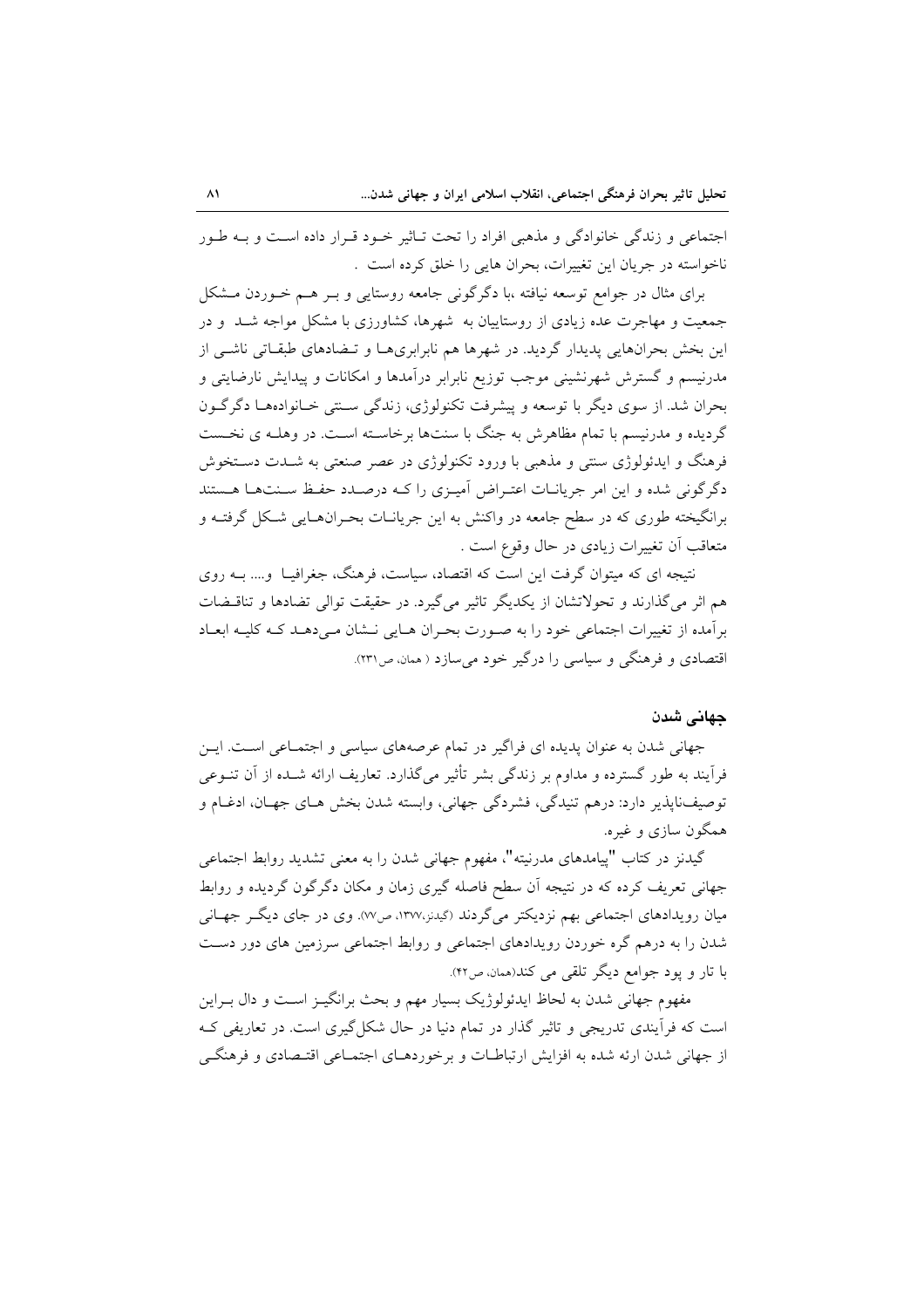اشاره می شود، بهطوریکه حجم زیادی از ارتباطات در سطوح و عرصه های مختلف رد و بدل می گردد و در عین حال میزان مشارکت در شبکهی ارتباطات جهانی کاملا وابسته بـه افـراد و قومیتهاست (گل محمدی، ۱۳۸۱، ص ۴۵).

جهانی شدن در روند تجدید حیات دین به طور مستقیم یا غیر مستقیم موجب ظهـور و توسعه بنیادگرایی گشته است که در سراسر جهان، آثار غیر مـستقیم آن بـه صـورت نارضـایتی های مذهبی حاصل از نوگرایی را به سمت سنتهای مذهبی منتقل می کند. بعـلاوه گـروههـای اصول گرای مذهبی به عنوان یکی از جنبش های ضد نظام، خواهان تشکیل اتحادیه ای با بقیـه هم کیشان خود در نقاط مختلف جهان می باشند. به معنای دیگر به گفتهی ریچارد فالک جهانی شدن موجب شده که پیـشروان ادیـان جهـانی در جهـت نزدیکـی مـذاهب و مبنـای مـشترک ارزشهای آنها تلاش کنند. وظیفه این گروه پیشرو مقابله با افراط گرایی دینـی و سکولاریــسم یوچ و بی محتواست ( فالک،۱۳۷۹هه۱۱۳). درحقیقت همانگونه که کاستلز هم خـاطر نـشان کـرده پویشهای جهانی شدن به صورتی دیالکتیکی پویش های اصولگرایی را تـشدید کـرده اسـت ( كاستلز، ١٣٨٠، ص٣٣).

تاثیرگذاری مسلم جهانی شدن برحوزه های گونـاگون نظیـر قومیـت، هویـت و فرهنـگ موجبات رشد و توسعهی اصـولگرایـی اسـلامی را فـراهم مـی آورد کـه اساسـا واکنـشی بـه تهديدات أن بر زوال سنت ها و بحران هاي اخلاقي خواهد بود.

## تعاریف اصول گرایی اسلامی

امروزه در ادبیات سیاسی غرب از واژه بنیادگرایی برای اشاره به گرایش بـه اســلام اســتفاده می شود. اما چون این واژه بار ارزشی منفی دارد، ما از واژه اصول گرایی استفاده می کنیم.

مهمترین شعار اسلام گرایان زدودن خرافه ها و بدعتها از دین و بازگشت بـه اسـلام اصیل و قرآن و سنت پیامبر (ص) است. اسلام گرایان بــدنبال احیــای ارزش هــای مــذهبی در مقابل ایدئولوژیها و گرایشهای مدرن هستند نویسندهای در تعریـف اصـول گرایـی اسـلامی گفته است که: اسلام گرایان در تلاش اند که گذشته تاریخی خود را که ارزشمند هم بوده احیا كنند و با ظواهر و وجوه نامناسب عصر مدرن مقابله نمايند (Lawrence , 1990: 17).

بدین سان اصول گرایی اسلامی و آموزه های آن به طور کلی در تضاد با اصـول مدرنیـسم یعنی آزادی غربی، تساهل، دموکراسی غربی و نسبی گرایسی است و در مقابـل حـامی نظـارت اخلاقي بر جامعه و انضباط اجتماعي است (كاستلز، پيشين، ص۴۱). اسلام گرايان معتقدند چـرخش در هنجارهاي اجتماعي و وقوع دگرگوني در سطح اجتمـاع موجبـات تهديـد شـيوه زنـدگي صحیح و عقاید و ارزش های حاکم را فراهم می آورد و ضرورت حکم می کند کـه بـا چنـین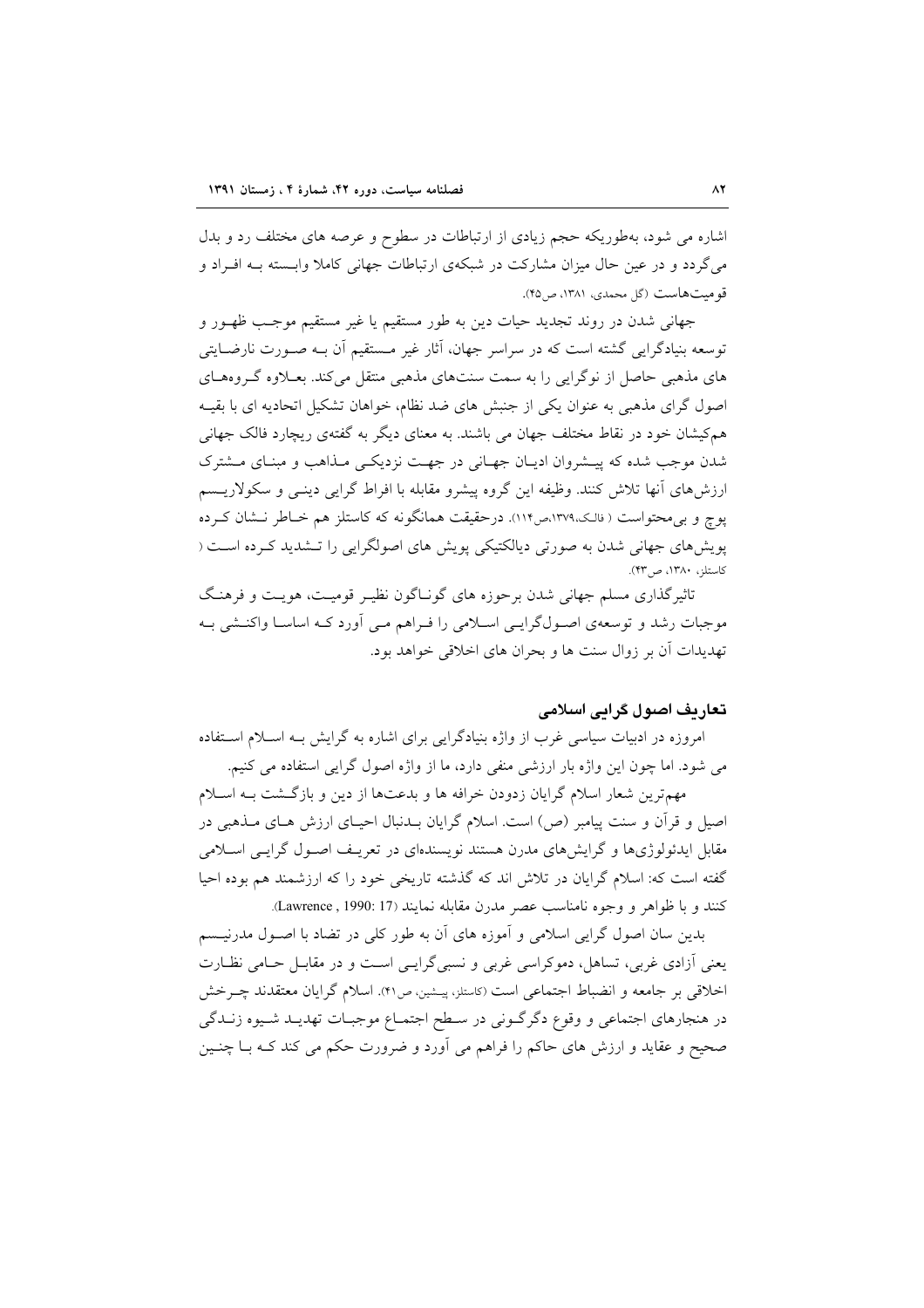مظاهری به مقابله برخاست. اصول گرایان خواهان تغییر وضـع موجـود هــستند و ســاختارهای فرهنگی حاکم جهانی را به باد انتقاد می گیرند (338 : Lenchner , 2000 ).

اصول گرایان مظاهر مدرنیته نظیر تکنولوژی و فناوری را می پذیرند اما به شدت بـا هـسته مدرنیته مخالف هستند و ایدئولوژی و فرهنگ آن را رد می کنند بـه عــلاوه هــیچ مخــالفتی بــا مدرنیته و به مفهوم نوسازی ندارند و از ابزارهای نوین مدرنیت برای رسیدن بـه اهــداف خــود استفاده می کنند، مانند انتخابات، مشارکت، دموکراسی، فعالیتهای حزبی و ...

هرایر دکمجیان بر این باور است کـه اسـلامگرایـان معاصـر، خـود را جانـشینان و پیـروان مستقیم رهبران و جنبشهای رستاخیز میدانند که در هر مرحلـه از زوال و سـقوط جامعــه در پاسخ به اوضاع بحرانی، مکانیسم ویژهای را ایجاد میکند که بر اساس آن اسلام قادر بوده است با نیروهـای درونـی، خـود را در مقابـل فـساد و انحطـاط داخلـی و خـارجی محافظـت کنـد اصولگرایان اسلامی عکس العمل تجدیدنظرطلبانه برای بازگشت به ریشههای اسلامی از خــود نشان داده اند (دكمجيان، ١٣۶۶،ص٥).

هشام شرابی اندیشمند جهان عرب نیز اصول گرایسی اسلامی اخیـر را پدیـدهای جدیـد میداند و معتقد است که در مقابـل غربـی سـازی بـه وقـوع پیوسـته اسـت. بنـا بـه بـاور وی جریانهای غالب و حاکم در خاورمیانه، اصولگرایی اسلامی و سکولاریسم است کـه هـر دو واکنشهایی به تهاجم مدرنیته غربی هستند (شرابی، ۱۳۷۹،ص۱۲۱).

به هر روی اصولگرایی اسلامی در وسیع ترین معنایش دلالت دارد بـر تعهـد نـسبت بـه عقاید و ارزش هایی که اساسی به شمار می آیند، چرا که از باورهای اساسی دینی ایـن اسـت که باید به نتایج نامناسب ناشی از دنیای نوین غرب پشت کرد.

اصول گرایان، نــوگرایی (فرهنگــی غربــی) را معــادل انحطــاط، فــساد و زوال اخلاقیــات میداند. از این رو تجدید حیات تنها از طریق بازگشت به روح و سنن عـصر طلایـی صـورت می پذیرد. این جریان فکری به عنوان یک گزینه، جنبه سنتی و نوین را توأمـان دارد. مشخـصه رابطه آن با نوگرایی، آمیزه ای از نفرت است (هی وود، ۱۳۷۹، ص۱۵۱.

در بررسی علل و زمینه های ظهور اصول گرایــی اســلامی صــرفاً عوامــل بیرونــی دخیــل نیستند و در این زمینه بسیاری از عوامل داخلی با ریشه های اجتماعی سیاسی اقتصادی وجــود دارند. جنبش های اصولگرایانه با زمینه های سیاسی و فرهنگی مختلف، در صـورت تحقـق دو شرط صاحب قدرت معنوي اجتماعي و سياسي مي شوند :

اول در صورت وجود رهبري داراي شرايط و دوم در صورت وجود جامعـه اي بــا بحـران های روبه تزاید. دکمجیان علل ظهور این پدیـده را وجـود بحـران هـای متعـدد نظیـر بحـران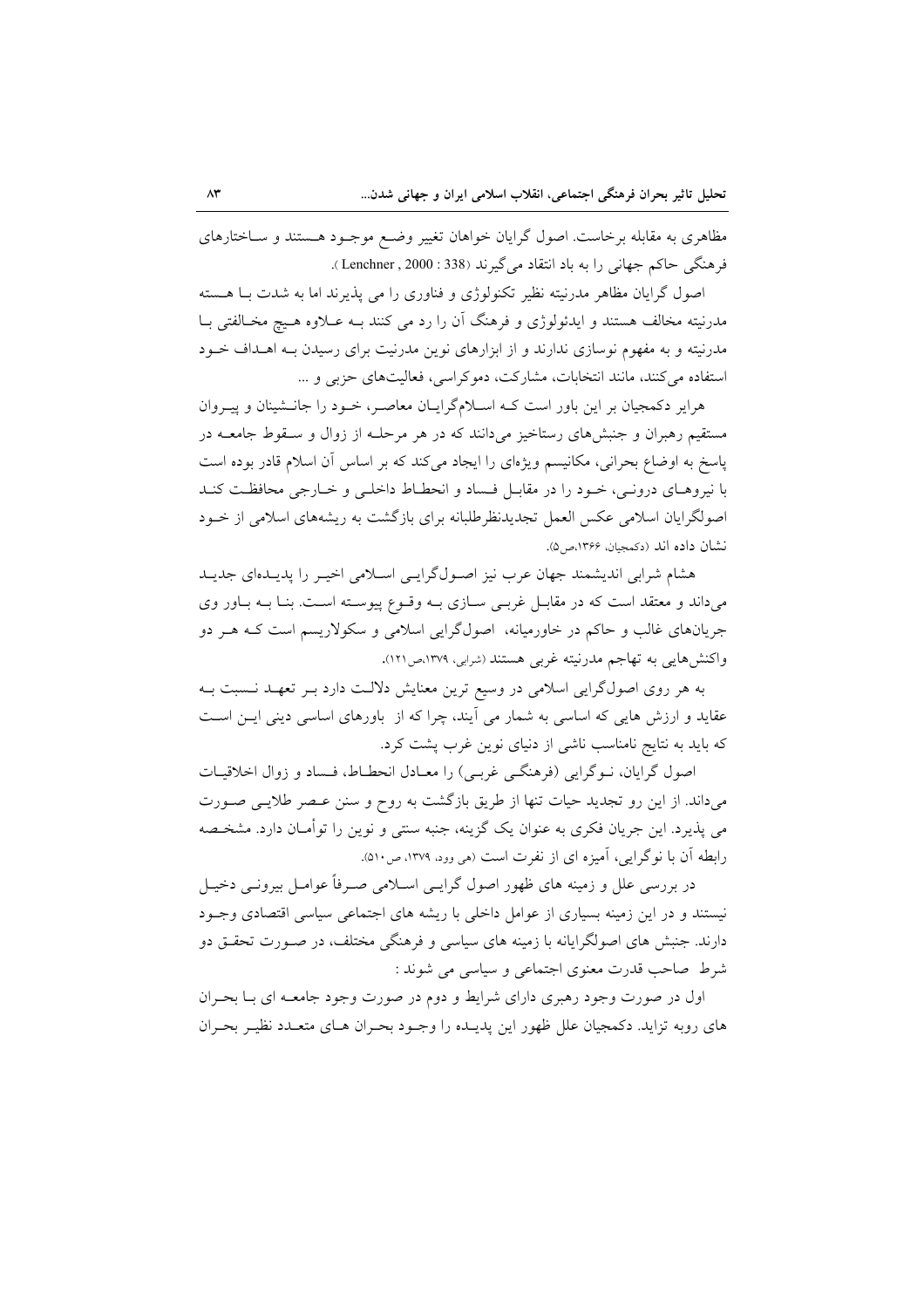هويت، بحران مشروعيت، سوء حكومت نخبگان، ضـعف نظـامي و شـكاف طبقـاتي مـي دانـد (دكمجيان، پيشين، ص ۶۷).

نهایت اینکه اصول گرایی اسلامی زاییده زمان حاضر نیست، چرا که در طول تاریخ اسلام وجود داشته و دارای ریشه های تاریخی و سرچشمه های فکری در تمام دوران ها ست . در ادامه به تحلیل تاثیر بحران اجتماعی و جهانی شدن بر ظهور اصول گرایی اسـلامی در الجزایــر خواهيم پرداخت.

#### الجزاير و استعمار

الجزایر سرزمینی است واقع در آفریقای شمالی و کرانه های دریای مدیترانه که از شرق بـه تونس، از غرب به مراكش و از جنوب به كوير مى رسد. بربرها در طـول تـاريخ در ايـن ناحيــه مستقر بودند ولي در اواسط قرن اول هجري، مسلمانان عرب به آفريقاي شـمالي راه يافتنــد و جنگهای زیادی با بربرهای بومی این مناطق انجام شده و در مقابل بربرها مقاومت کـرده و از خود پايداري نشان دادند. بدين ترتيب مردم الجزاير دو تيره هستند: بربرها و عربهــا. بربرهــا در سال ۶۹۳ م استقلال خود را از دست داده و زبان عربی و دیـن مبـین اسـلام را پذیرفتنـد. بنابراین الجزایر جزء ممالک عربی محسوب می شود، اگر چه ساکنان آن همگی عرب نیستند و اعراب بیشتر در مناطق شرقی آن ساکن هستند.

از زمان شکل گیری و رخنه استعمارگران (ابتـدا اسـپانیا، عثمـانی و سـپس فرانـسه) در سرزمین الجزایر، مبارزه با استعمار در قالب سیاسی بـه موفقیـت نرسـید و بـسیاری از رهبـران جنبشهای ضد استعماری نتوانستند راه به جایی ببرند. در نتیجه برای آنهـا راهـی جـز مبـارزه مسلحانه باقی نماند. از سوی دیگر، قتل عام گسترده مـردم توسـط فرانـسه در برخـی منـاطق الجزایر در سال ۱۹۵۴ و تخلفات بالایی که در انتخابات سـال ۴۸ صـورت گرفـت، مبـارزان را بیش از گذشته مصمم کرد تا به مبارزات مسلحانه روی آورند (ازغندی،۱۳۷۴،ص۸۸).

در سال ۱۹۴۸ جبهه آزادیبخش ملی زعامت و رهبری مبارزه بـرای اسـتقلال را بـه عهـده گرفت و سوسیالیزم را به عنوان شـیوه سیاسـی و ایــدئولوژی رسـمی خـود اعــلام کــرده قیـام مسلحانه را دنبال نمود. این جبهه زمینه جذب بسیاری از اقـشار مردمـی را بــه دلیـل پایگــاه و منشاء اجتماعی که داشت فراهم آورده بود. در نتیجه همه طبقات کشاورز، کارگر، روشــنفکر و بازاری را بهم پیوند داد و رهبری جنبش ضد استعمار را تا پیـروزی در سـال ۱۹۶۲ بـر عهـده گ فت.

با پیروزی انقلاب و بدست گرفتن قدرت توسط جنبش آزادی بخش ملـی کـه بـن بـلا در راس اّن قرار داشت، سیستم پر از اشکال و ناکارآمد اداری هیچ تغییری نکرد و دست نخـورده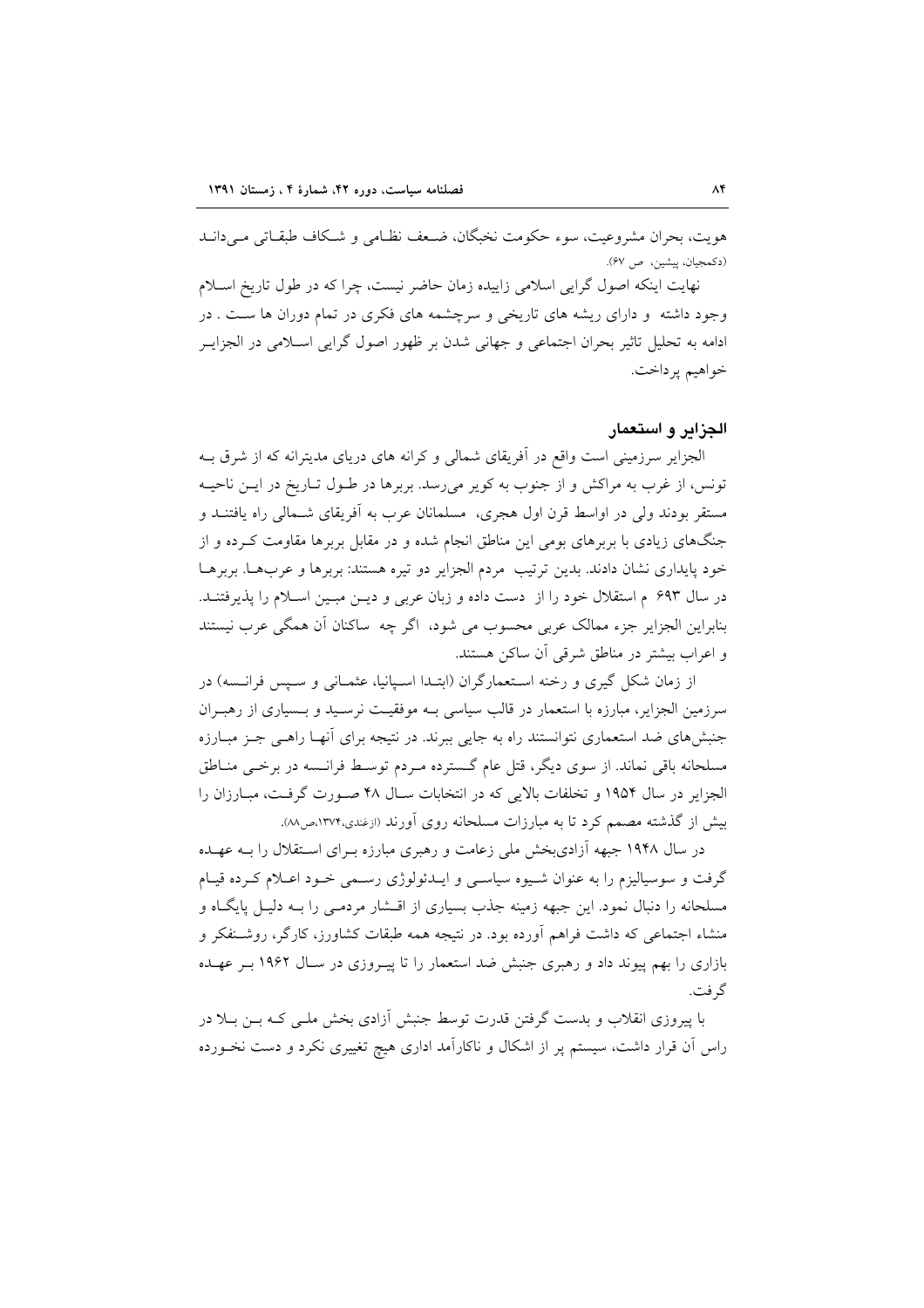باقی ماند، چرا که حل مسایل داخلی برای دولت جدیــد در اولویــت نبــود. در نتیجــه مــردم از نابسامانی های داخلی به ستوه آمدند و نارضایتی عمومی بالا گرفت.

آنچه که مشکلات داخلی را پیچیده تر میکرد، اختلافات داخلی و بحران های سیاسی بود . جبهه آزادی بخش ملی که از گرایشها و جناح های مختلفی تشکیل شده بـود، پـس از اتمـام جنگ، دچار اختلافات داخلی شدید و در حال افزایش گردید <sub>(ان</sub>فند<sub>ی، پشین</sub> <sub>ص۱۶۷</sub>.

با اوج گرفتن نابسامانی های سیاسی، اقتصادی و اجتماعی در الجزایر، سرانجام بـن بـلا در ۱۹ ژوئن ۱۹۶۵ با کودتای نظامی بدون خونریزی که توسط بومدین صورت گرفت سـرنگون شد و تعداد زیادی از اعضای جبهه آزادی بخش ملی بازداشت گردیدند.

شرایط حاکم بر آن دوره الجزایر هم به شدت آشفته و یأس آور بود: اوضاع سیاســی بهــم ریخته، اقتصاد تک محصولی، صنایع وابسته، وضعیت نابسامان فرهنگی و آموزشی و خلاءهای گسترده در بخش های گوناگون و فقدان نیروی متخـصص، بیکـاری، نــاتوانی در حــل مــسایل جدید و یا معضلات گذشته مثل رسیدگی به بازماندگان جنگ و ایجـاد نهادهـای مـورد نیـاز جل يله ( ازغندي،۱۳۶۵،ص ۶۱).

درحقیقت استعمار فرانسه در طول ۱۳۰ سال خسارات جسران ناپلذیری بـه الجزایـر وارد کرده بود: نابود کردن سیستم آموزش سنتی و شکل گیری شخصیت و هویت جدیدی که بـرای مردم الجزایر غریب و ناآشنا بود و کاملاً از سنت ها و فرهنگ خودی بـه دور بــود. بــه همــین خاطر، بازسازی سازمان آموزش و از بین بردن مشکلات پیش آمـده در بعـد فرهنگــی و رفـع استعمار مهمترین هدفی بود که در اولویت قرار داشت.

از سال ۱۹۷۱ به بعد، بومدین به طور جدی انجام اصلاحات اجتمـاعی و اقتـصادی را در پیش گرفت. وی با توجه به نرخ بالای بیکاری، توزیع نامساوی ثروت و افزایش فقر و بدبختی عمومی، درصدد برآمد تا اصلاحات ارضی را پیاده کند و در این بین نقش جبهــه آزادیبخـش ملی هدایت سیاسی بود. بومدین سرانجام در نوامبر سال ۱۹۷۸ درگذشت (Ageron,1991, 138).

پس از مرگ هواری بومدین، شاذلی بـن جدیــد روی کــار آمــد. او نیــز در صــدد تعقیـب سیاستهای بومدین برآمد. برنامههای وی در عرصههای سیاسی و اقتصادی، مبـارزه بـا فـساد، اصلاح دیوانسالاری عریض و طویل، رفع نابرابریها و کمبود کالاهای مصرفی، محدود کـردن فعالیتهای ارتش و اصلاح قانون اساسی سال ۸۹ بود . به همین خاطر وی شکستهایی را که در جریان طرح تحول کشاورزی پیش آمده بود اصلاح کرد. در بخش صنعت هم توجه بـه صنایع سنگین را کنار گذاشت و صنایع سبک را مورد توجه قرار داد کـه بـا انتقـاد از عملکـرد شرکتهای بزرگ همراه بود. با این همه اصلاحات گسترده بـن جدیـد در عرصـه اقتـصاد بـه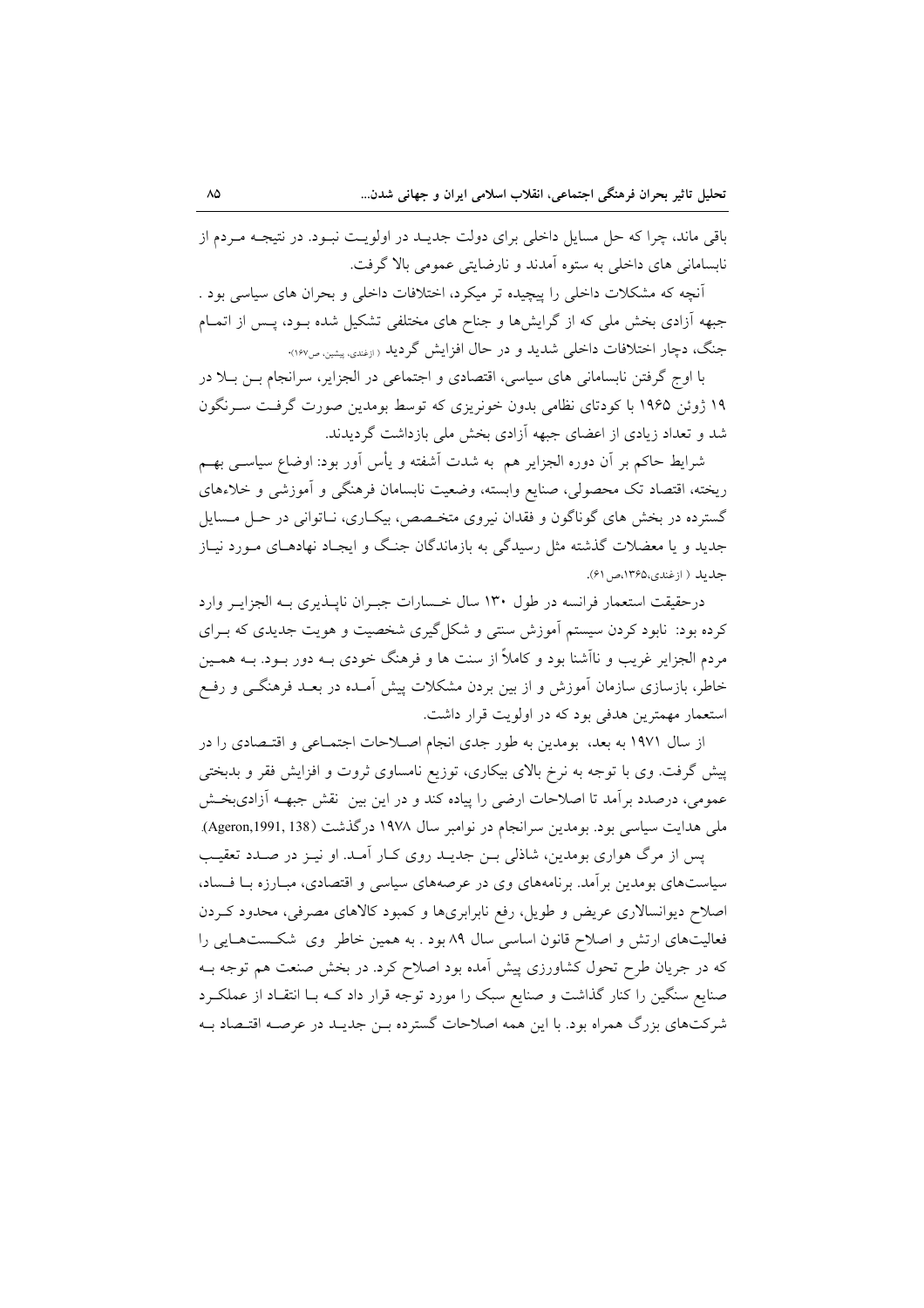شکست انجامید و علت آن هم آغاز مشکلات در بازار انرژی و کاهش قیمت نفت بود کــه در سالهای ۸۲ و ۸۳ اتفاق افتاد .

بدین ترتیب شرایط اسفبار اقتصادی الجزایر ادامه یافت، کمبود مواد غذایی مشکلات جدی برای مردم فراهم کرد، اعتصابهای متعدد و فلجکنندهای در بخشهای مختلف کارخانجات بوقوع پیوست و در هم ریختگی کشاورزی بهرهوری ملی را بـه شــدت پــایین آورد. از ســوی دیگر، تراکم بیش از حد جمعیت و نرخ ۲۲ درصدی بیکاری موجب شورش های متعــدد شــد (مالتا، ۱۳۷۴، ص ۱۰۲و ۱۰۳).

به طور کلی، علیرغم اصلاحاتی که در زمینه های متعدد داخلی انجام شـد، در اواخـر دهــه ۸۰ نارضایتیهای مردمی شدت گرفت بهگونهای که تا برکنار شدن بن جدید از قدرت در سال ١٩٩٢، بحران هاي بي شماري بر جامعه الجزاير حاكم بود. اين بحران ها كه اعـم از اجتمـاعي، اقتصادی، سیاسی و فرهنگی بودند در سطح بسیار بالایی باقی ماند و به مرور زمان تشدید شد. بدتر شدن شرایط روزمره زندگی و افزایش بحران فقر و بیکاری بـر نارضـایتی هـای عمـومی دامن می زد ( ازغندی، پیشین، ص۱۴۴).

از سوی دیگر، اصلاحات انجام شده باعث شکل گیری احزاب رنگارنگ و متنوع شده بود، به طوری که تا اوایل دهه ۹۰ بیست حزب تأسیس شد. آنچه که قانون انتخابات را در دهــه ۹۰ متمایز از سال های گذشته می کرد کنار گذاشتن ممنوعیت فعالیت احـزاب مـذهبی و قـومی در انتخابات پارلمانی ۱۹۹۱ بود که در نهایت به پیروزی قاطع جبهه نجات در انتخابات سال ۹۱ در برابر دیگران انجامید و وحشت نظامیان و نیروهای سکولار و حامیـان ناسیونالیــسم را بــر انگیخت. در نتیجهی فشاری که ژنرال های نظامی وارد کردند بن جدید ناچار به کنارهگیری و در نتيجه جبهه نجات اسلامي منحل گرديد. به همين علت، لغو اين حزب و انتخابات پارلماني موجب برافروخته شدن بحران داخلي شده و قتل و كشتار الجزايـر را فـرا گرفـت (محمـد، ۱۳۸۵، ص ۳۶ با۳۷).

یکی از مهمترین عواملی که به افزایش گرایشات ستیزهجویانه و اعتراض آمیـز کمـک کـرد سیاستهای آموزشی نظام بود که در راس برنامههای خود، زبان فرانسه را تبلیغ می کـرد و آن را در اولویت برنامههای آموزشی خود قرار داده بود. این سیاستهای آموزشی حتـی در زمینــه استخدام هم پیاده می شد و در نتیجهی آن، عدهی معدودی از نخبگـان بـرای ورود بـه سیـستم یرورش می یافتند. به عبارت دیگر، فقط آنها می توانستند مهارتها و تخـصص۵حـای لازم بـرای ورود به دولت و نظام اداری را بیاموزند و بقیه جمعیت از چنین امکانی برخوردار نبودند.

به علاوه زبان رسمی اداری کشور زبان فرانسوی بـود و نـه عربـی. بـدین ترتیـب بخـش اعظمی از مردم از جریان ارتباطات سیاسی و اجتماعی و جامعه مدنی حذف شده و به حاشیه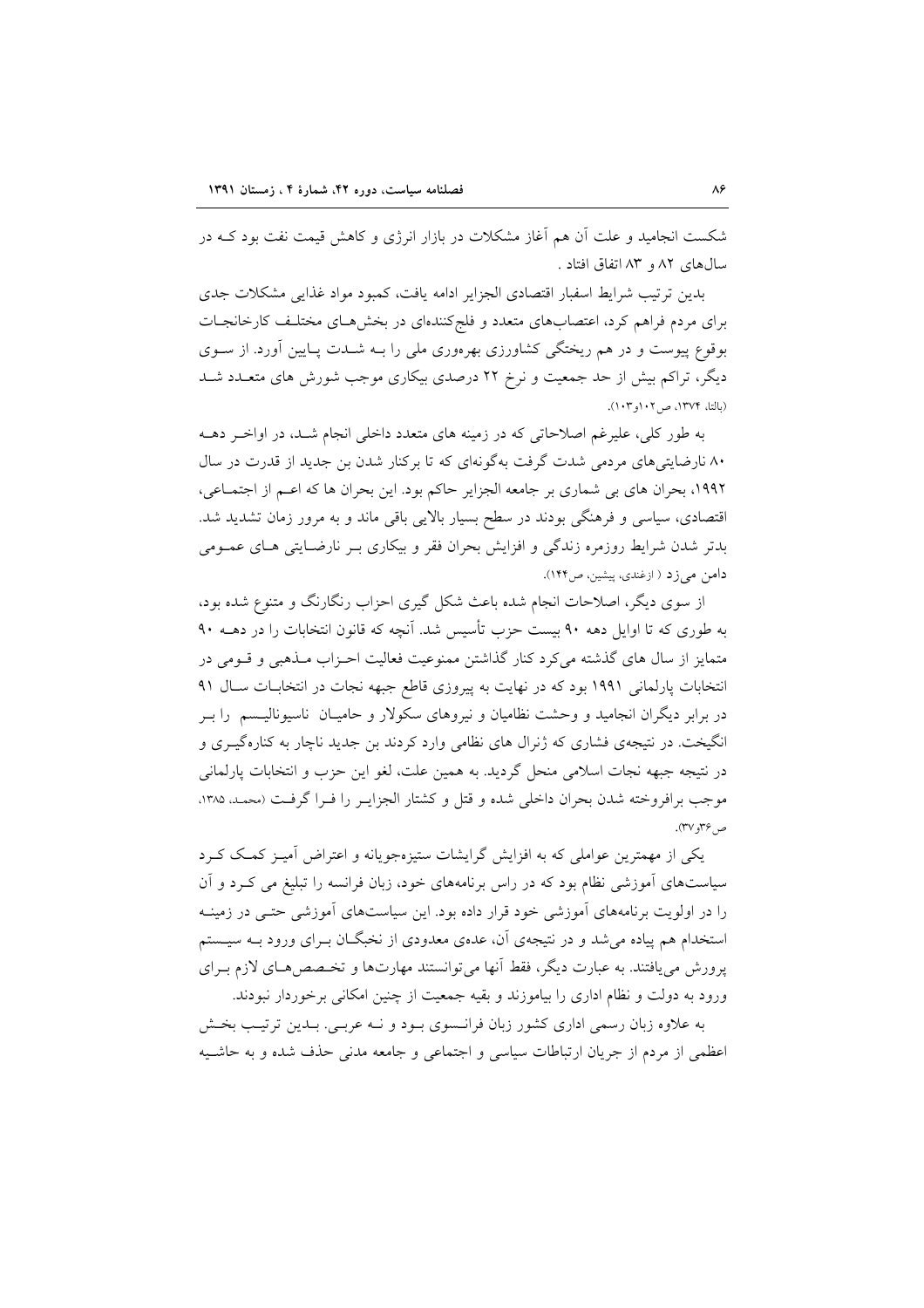رانده مي شدند. أنها نمي توانستند خواستهها و انتظارات خود را در قالب زبـاني واحـد عرضـه كنند.

بحران دیگری که پیش آمد ناشی از شکست و ناکارآمدی اصلاحات ارضی بود که این امـر افزایش فقر و بیکاری را نتیجه داده و باعث شد مردم به ناچار به سمت شهرها مهـاجرت و بـه علت فقر و فلاکت اقتصادی در حومهی شهرها مستقر شده و نسبت به شـرایط پـیش آمـده در جامعه معترض باشند. در این مناطق شرایط برای حرکتهای اعتراضی مساعدتر از جاهای دیگر بود و به همین علت این افراد خیلی سریع جذب گروههای مخالف دولت شـدند. امتیـاز اسلامگرایان نسبت به گروههای دیگر این بود که در تـشکیلات آنهـا ســازماندهی و انــضباط و کارایی بیشتری وجود داشت و آنها با هوشیاری اقدام به جذب طبقات فقیرنشین حومه شـهرها به سوی خود کرده سعی در ارائه کمکهای اجتماعی به فقرا که دولت هـیچ تـوجهی بـه آنهـا نکرده بود داشتند. خود این عاملی شد برای جذب اعتماد شهروندان فقیـر کــه ایــن امـر طبعــاً پایگاه اجتماعی اسلام گرایـان را تقویـت کـرد و در گـام هـای بعـدی مـوثر افتـاد (زحمـتکش، ۱۳۸۵،ص ۱۱۰).

#### بازتاب انقلاب اسلامی بر الجزایر

مشکل اساسی الجزایر طی سالها، کشمکشها و تضادها در بعد فرهنگ بـود. در الجزایـر، جبهه نجات اسلامی خواهان باز پس گیری استقلال و توسل به هویت و تاریخ خود بود، تا بـا اتکاء به نظمی اسلامی از استعمار خلاص شود . از این جهت از نظـر مـذهبی و از نظـر نفـس مبارزه با اميرياليسم و استعمار و بازگشت به هويت اسـلامي، از انقـلاب اسـلامي ايـران الهـام گر فت.

بیشتر کشورهای دنیا نسبت به جریانات پیش آمده در الجزایر بی تفاوت بودند، ولی بعضی دیگر نظیر جمهوری اسلامی ایران موضع گیری متفاوتی در پیش گرفته و حتی در روند روابـط خارجي خود با الجزاير وقفه ايجاد كردند. انقلاب اسلامي به عنوان انقلابي مردمي طبيعتاً توجه ملتها را بيشتر به خود جلب مي نمود. بازتاب انقلاب اسلامي ايران بر الجزاير با طرح اسـلام به عنوان گفتمان جدید، نفی نظام غرب محور، مطرح کردن جهان اسلام به عنوان یک قــدرت مطرح در نظام جهانی، تغییر معیارهای قدرت در نظام بین المللی، طرح مولفـه هــای اخــلاق و عدالت در نظام بين المللي و پي ريزي الگوي حكومت مـردم سـالار بـه تقويـت روحيـه ضـد استکباری و ضد سلطه بیگانه یرداخت؛ بهگونهای که رهبری جبهـه ی نجـات اسـلامی آقـای عباس مدنی نیز صراحتا بر تاثیرپذیری از انقلاب اسلامی ایران اذعان داشته و با تاثیرپــذیری از اين انقلاب بواسطهي خلاء ايدئولوژيک و عدم توجـه بــه اســلام اصــيل در الجزايــر موجــب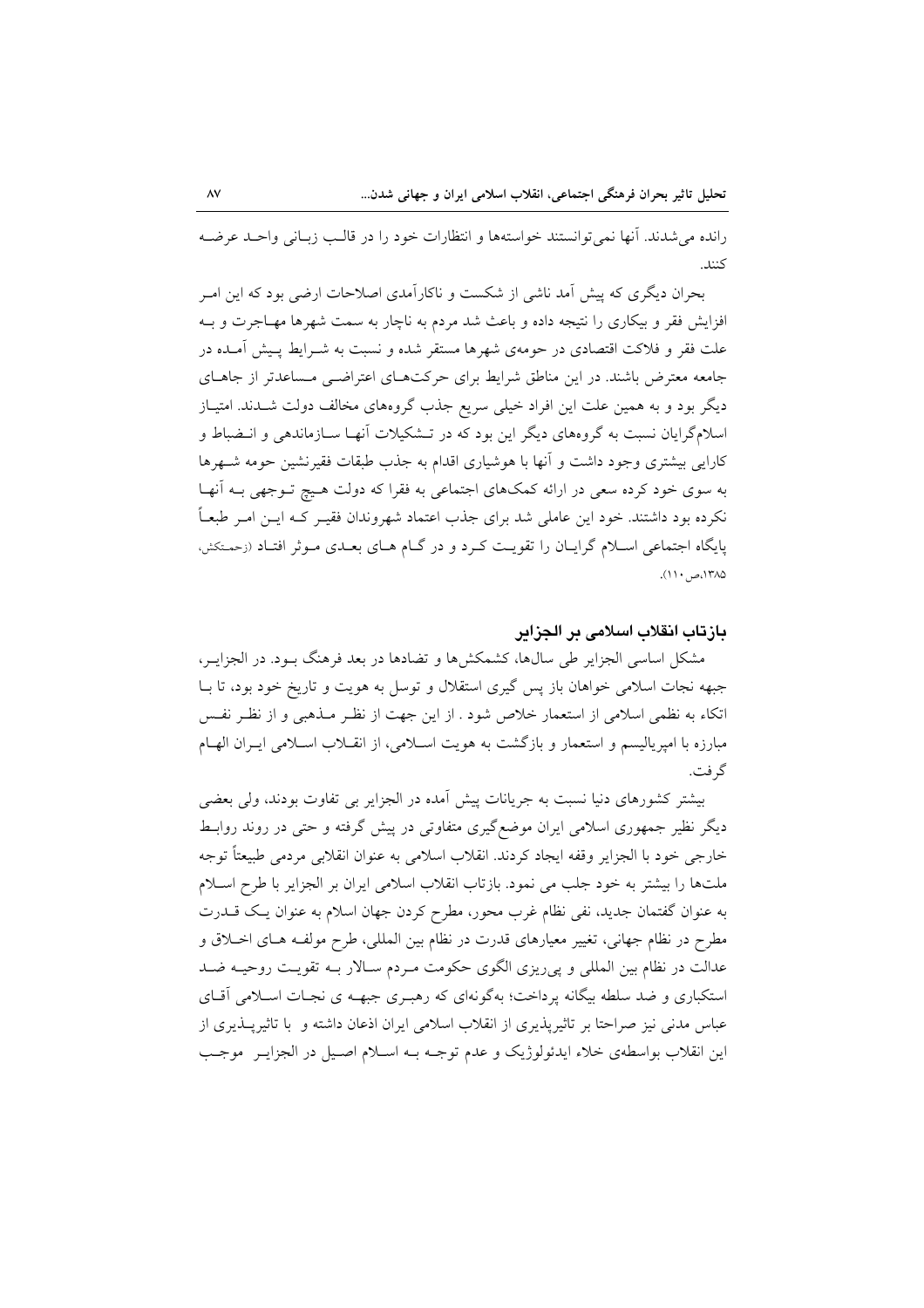برانگیخته شدن خشم عمومی بر علیه استعمار دیرپایی شد که بـر جامعـه حـاکم گردیــده بـود .(Shirely,1995,28-44)

#### **نتيج**ه

هدف مقالهی حاضر بررسی و تحلیل تاثیر بحران فرهنگی اجتماعی، انقلاب اسلامی ایــران و جهانی شدن بر رشد اصول گرایی اسلامی در الجزایر بـود. بـرای تاییــد فرضـیه ابتــدا بحثـی نظری در خصوص مفاهیم بحران اجتماعی، جهانی شدن و اصول گرایـی اسـلامی ارائــه شــد. سپس به بررسی ریشههای تفکر اسلام گرایانه و تاثیر بحران های فرهنگی اجتمـاعی و جهـانی شدن بر ظهور اصولگرایی اسلامی در الجزایر پرداخته و از نظریــات دکمجیــان بهــره گــرفتیم: بحران هويت تحت تاثير فرهنگ غرب، بحران مشروعيت بخاطر ناكارامدى نخبگان و شـكاف بیش از پیش رهبران و مردم و بازداشت گسترده مخالفین، بحران فرهنگی که به کم رنگ شــدن ارزشهای سنتی منجر شد، بحران اقتصادی و شکاف طبقاتی که ناشی از توزیع نـابرابر ثـروت بـود و منتهـى بـه هـرج و مـرج اقتـصادى و رشــد سـرمايه دارى وابــسته گرديــد، شكــست ايدئولوژىهاى خارجي نظير ناسيوناليسم، سوسياليزم و ليبراليسم و تاثير عميق انقلاب اسـلامى ایران با آموزههای استعمار ستیز با توسل به مفاهیم اسلامی، از مجموعه عــواملی بودنــد کــه در ظهور اصولگرايي در الجزاير نقش اساسي داشتند و در تلفيق با عامل جهاني شدن زمينه رشـد اصولگرايي را فراهم كردند .

قبل از استقلال، جامعه الجزاير تحت سلطهى دامنهدار و طولاني استعمار بود كه با وضعيت نابسامان فرهنگی و اقتصادی و سیاسی همراه شد و در نهایت بــه نــابودی سیــستم اموزشــی و ایجاد بحران هویت انجامید. به همین خاطر، رفع استعمار و زدودن مسائل و مشکلات فرهنگی هدف نخستینی بود که وجود داشت. پس از استقلال هم با برسر کـار آمـدن و سـپس ناکـامی جبهه ازادی بخش ملی با عقاید ناسیونالیستی و سوسیالیستی که داعیــهدار رفــع معــضلات و از بین بردن مشکلات اقتصادی و سیاسی و فرهنگی بود، جریانات اصول گــرا بــه مثابــه جریــانی همیشه حاضر از دل بحران های موجود جامعه بیرون آمدند تا به وانهادن کلیه معیارهای غربـی ىبر داز ند.

جبهه نجات اسلامی به عنوان طرفدار و سمبل اصولگرایی با تاثیرپذیری از انقلاب اسلامی ایران، خواستار استقرار حکومت اسلامی و بر پایی اصول و اعتقـادات اسـلامی شـد. از سـوی دیگر کنار نهادن ارزش های غربی و استعمار خارجی در جهت تحقق اتحاد اسلامی و مقابله بـا هجوم فرهنگی غرب برگرفته از اموزه های انقلاب ایران از اهداف اساسی فعـالین اصــولگــرا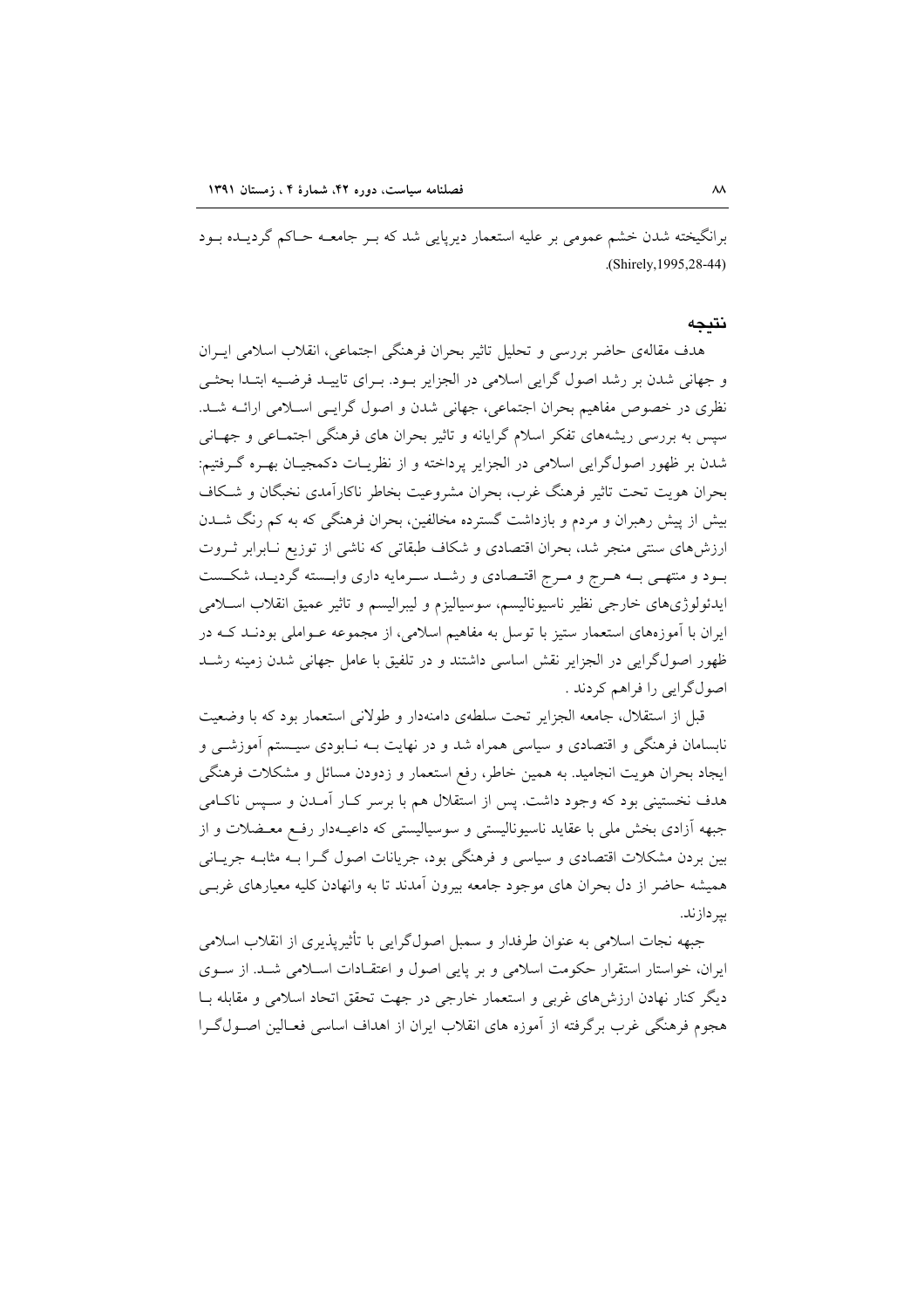بود. نهایت اینکه هدف اسلام گرایان ، مبارزه با تـضعیف ارزش۵ـا و سـنن مـذهبی و دفـاع از فرايض الهي بود.

در جوامع اسلامی پیاده کردن الگوی توسعه و نوسازی غیربومی بالاخص در دهـههـای ۷۰ و ۸۰ نتوانست به نتایج مطلوب برسـد. چـرا کـه نوسـازی در ایــن جوامــع بواسـطه وابــستگی خارجي و عدم استقلال از يکسو و همچنين نظم موجود در جامعه از سوي ديگ محکـوم بـه شکست گردید. در واقع در ایـن جوامـع نوسـازی در شـرایط وابـستگی رخ داد و مدرنیتـهای غیربومی و غیر اصیل که تنها نظم قدیم را به شکل جدیدی باز تولید کـرد شـکل گرفـت. ایــن جوامع بدون قدرت ابتكار، خلاقيت و نقادي، تنها به الگوبر داري محض از غرب پر داختند.

بدین ترتیب آنچه که محـصول نوسـازی شکـست خـورده بــه سـبک غربــی بــود، ظهــور بحرانهای متعدد اجتماعی و مهمتر از همه شکل گیری جنبش اصـولگرایی بـه عنـوان تنهـا راه باقی مانده برای اصلاحات موفق بر پایه ارزش های اسلامی و بازگشت به اصول اولیه دین بود.

#### منابع و مآخذ:

#### الف. فارسى:

۱. ازغندی، علیرضا (۱۳۶۷) ا**نقلاب الجزایر**، تهران: شرکت های سهامی انتشار.

- ۲. ازغندی، علیرضا( ۱۳۷۴) ا**رتش و سیاست**، تهران: نشر قومس.
- ۳. بالتا، پل ( ۱۳۷۰) مغرب زمین، ترجمهی عباس آگاهی، تهران: دفتر مطالعات سیاسی و بین المللی.

۴. پایاننامهی مریم جوان شهرکی (۱۳۸۶)، **جهانی شدن و تروریسم**، دانـشکده ی حقـوق و علـوم سیاسـی دانـشگاه تهـران، پایاننامهی حسین زحمتکش (۱۳۸۶)، **نشانه شناسی انقلاب الجزایر**، دانشکده ی حقوق و علوم سیاسی دانشگاه تهران

۵. خلیلی، اسماعیل ( ۱۳۸۱) هویت در یک نظام جهانی، تهران، انتشارات رسام

۶. رابرت گر، تد(۱۳۸۱) **برخوردهای فرقه ای و امنیت جهانی**، ترجمه علیرضا محمدخانی، اطلاعات سیاسی، شماره ۷۶ ۷. روا ، ژول (۱۳۶۱) **جنگ الجزایر**، ژول رواً، ترجمه اسداله مبشری، تهران، نشر آگاه.

۸ روشه ، گ<sub>ی</sub> (۱۳۶۶) **تغییرات اجتماعی**، ترجمه دکتر منصور وثوقی ، نشر نی ، چاپ اول.

- ۹. روزنا، جیمز (۱۳۷۸) **بیچیدگی های تناقض های جهانی شدن**، ترجمه احمد صادقی، فصلنامه سیاست خارجی، شماره ۴
	- ۱۰. دکمجیان، هرایر(۱۳۶۶) جنبش بنیاد گرایی در جهان عرب، تهران .
	- ۱۱. سیف زاده، حسین ( ۱۳۶۸) **نوسازی و دگرگونی سیاسی**، تهران، نشر سفید.
		- ۱۲. شرابی، هشام (۱۳۸۵) **یدر سالاری جدید** ، انتشارات کویر.
- ۱۳. شرابی،هشام (۱۳۶۹) **روشنفکران عرب و غرب**، ترجمه عبدالرحمن عالم تهران: دفتر مطالعات سیاسی بین المللی وزارت امور خارجه.
	- ۱۴. فارسون ، کارل (۱۳۶۰) **سرمایه داری دولتی در الجزایر**، ترجمه پیروز الف، تهران: نشر تندر.
		- ۱۵. فانون، فرانتس (۱۳۴۹) ا**نقلاب آفریقا**، ترجمهی امین کاردان، تهران: خوارزمی.
		- ۱۶. قوام، عبد العلي (۱۳۷۴) نقد نظريه هاى نوسازى و توسعه سياسى ، نشر تهران .
			- ١٧. كاستلز، ايمانوئل (١٣٨٠) جلد دوم ، ترجمه حسن چاوشيان ، نشرطرح نو.
		- ١٨. موثقى ، احمد ( ١٣٧۵) ا**ستراتزى وحدت در اسلام** ، مركز انتشارات دفتر تبليغات اسلامى .
	- ۱۹. محمد، ابراهیم ( ۱۳۸۵) **جبهه نجات اسلامی الجزایر**، ترجمه موسسهی مطالعات اندیشه سازان نور.